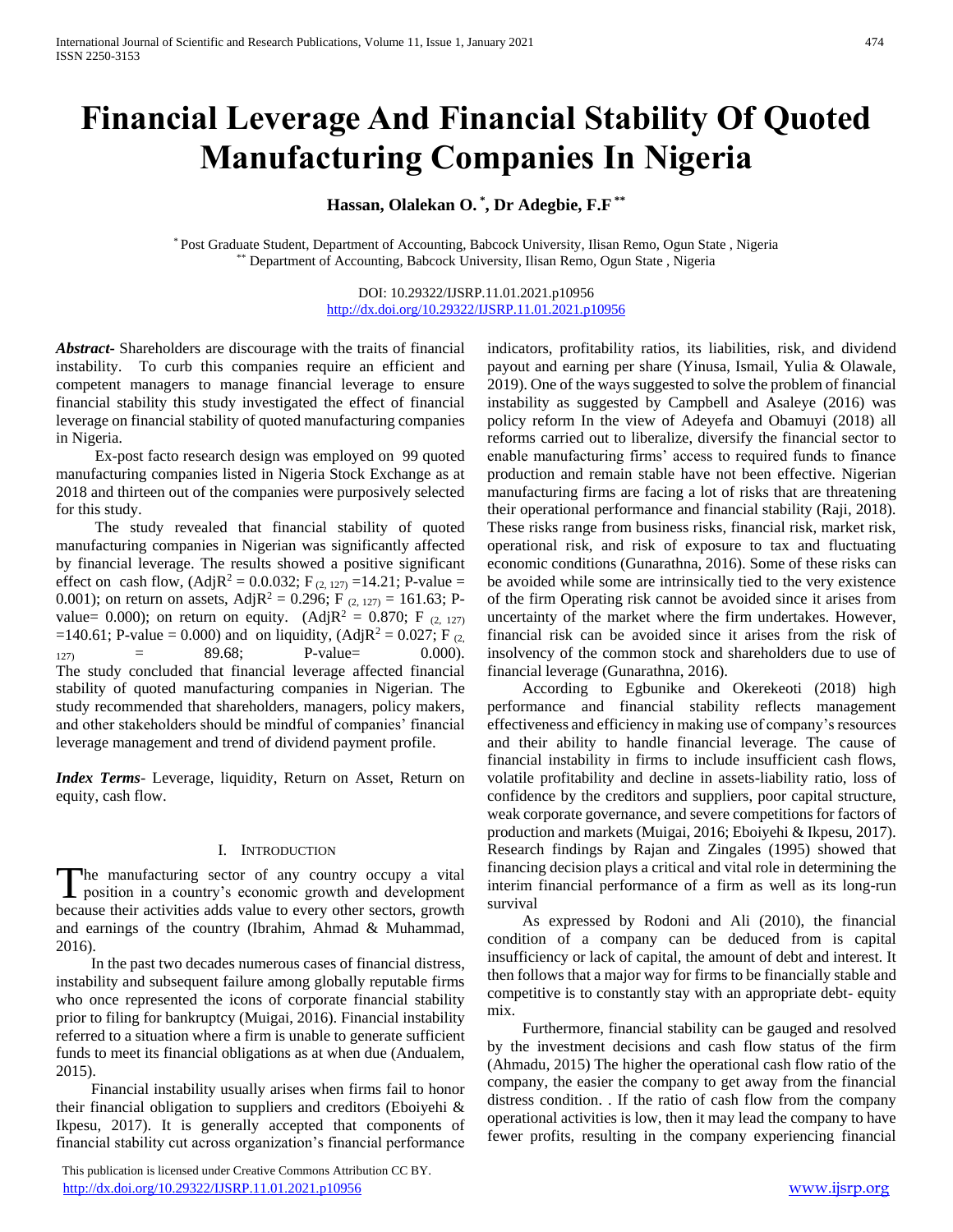distress and harder to get away from its condition (Finishtya, 2019).

 Every firm has to choose between equity and leverage (debt) financing. According to Sturesson and Källum (2017) a practical explanation of financial leverage can be observed when high-tech companies often use a relatively low financial leverage, unlike industries like airlines which borrow a lot of capital because their assets are relatively "safe" and tangible (Brealey, Myers & Allen, 2007). Furthermore, Abubakar (2017), stated that the value of the firm is proportionally related to its financial performance. That is Return on Assets (ROA) a financial ratio is related to the capital structure of a company. Similarly, Return on Equity (ROE) a financial ratio, which shows the return on the shareholders' invested capital (Brealey, Myers & Allen, 2007) can also be used to gauge the financial stability of a firm.

 According to Borhan and Mohamed (2014) the higher the profitability ratios (ROA and ROE) of a company, the easier the company to get away from financial difficulties. According to the research conducted by Masdupi, Tasman and Davista (2018) a company with higher profitability ratio will experience a negative effect towards financial distress, which means that the greater profitability of a company the lesser the chance of financial distress. Another measure of financial instability is liquidity (Zelealem, 2016). Liquidity occurs due to instability of the market caused by levered investors accumulating too large a share of the asset market (Tobias, Karol & Alexander, 2018).

 An excessive amount of financial leverage could increase the risk of financial instability, since it becomes more difficult to repay debt. Even Gunarathna (2016) warned that sometimes costs associated with leverage can outweigh the benefits when the leverage increases beyond an optimal level. It is the stand of this researcher to proposed financial leverage as a way to improve company's financial stability. Many studies had been reviewed on financial leverage and financial instability such as a study led by William, Adam, Paul and Timothy (2015) who found that there is need for continual evaluation and comprehensive analysis of the firms health.

 Al-Qudah (2017) and Arowoshegbe and Emeni (2014) discovered that the relationship between leverage and liquidity. This are diverse, inconclusive and requires further studies, to that end, this study aim at exploring the interactions between leverage and financial stability of listed manufacturing firms in Nigeria. Owing to these identified gaps, a study that will cover the various forms of financing mix in order to address the following questions that remain unanswered is desirable: to what extent do total debt to total assets ratio, total debt to total equity ratio, and the ratios of short-term and long term debt to total assets affect the financial stability of manufacturing firms in Nigeria

## **Statement of problem**

 Firms experiencing financial instability find it difficult to maintain their cash flow and make sustainable profit from their investment (Tahirdan, 2018) due to instability, declining in cash flows, low turnover , poor liquidity management resulting to dipping earnings for the shareholders (ROE)and returns on assets (ROA). In order to ensure financial stability firms, increase their financial leverage, however low ROA and ROE shows that the companies are not using their assets to generate profit despite that

 This publication is licensed under Creative Commons Attribution CC BY. <http://dx.doi.org/10.29322/IJSRP.11.01.2021.p10956> [www.ijsrp.org](http://ijsrp.org/)

they are highly levered. According to Lydia (2015) high financial leverage should lead to profitability (ROA, ROE) (Lydia, 2015) but financially leveraged firms in Nigeria have ceased to pay dividends due to high transaction cost and high debt burden arising from financial leverage (Yusuf, 2015). This raises the question, what then constitutes the right level of funding mix that can guarantee firm financial stability?

 This study evaluate the effect of leverage on the financial stability of quoted manufacturing firms in Nigeria.

- 1. It determines the effect of financial leverage on cash flow of quoted manufacturing companies in Nigeria;
- 2. assess the effect of financial leverage on return on asset of quoted manufacturing companies in Nigeria
- 3. evaluate the effect of financial leverage on return on equity of quoted manufacturing companies in Nigeria.
- 4. determine the effect of financial leverage on liquidity of quoted manufacturing companies in Nigeria;

# **Research Hypotheses**

 The following hypotheses were formulated and tested in the course of the study.

 $H<sub>0</sub>1$ : Financial leverage has no significant effect on cash flow of quoted manufacturing companies in Nigeria.

H02: Financial leverage has no significant effect on return on asset of quoted manufacturing companies in Nigeria.

H03: Financial leverage has no significant effect on return on equity of quoted manufacturing companies in Nigeria.

H04: Financial leverage has no significant effect on the liquidity of quoted manufacturing companies in Nigeria.

# II. LITERATURE REVIEW

## **Financial Stability**

 A stable financial system contributes to broader economic growth and rising living standards. The CBN (2013) noted that 'financial stability' is the resilience of the financial system to unanticipated adverse shocks, while enabling the continuing smooth functioning of the financial system's intermediation process. The financial system performs one of the most important functions in the welfare of its citizens by supporting the ability of households and firms to hold or transfer financial assets with confidence. The financial stability review (2019) expressed that financial stability can be defined as a condition in which the financial system – which comprises financial intermediaries, markets and market infrastructures – is capable of withstanding shocks and the unravelling of financial imbalances.

 This mitigates the likelihood of disruptions in the financial intermediation process that are systemic, that is, severe enough to trigger a material contraction of real economic activity. Financially stable business will not rely too heavily on debt, will use its assets efficiently (ROA), cash flow and will have a healthy profit margin on its sales . A common measure of stability at the level of individual institutions is the z-score. It explicitly compares buffers (capitalization and returns) with risk (volatility of returns) to measure a bank's solvency risk. Another assessment of financial system stability is Systemic Expected Shortfall (SES), which measures each institution's individual contribution to systemic risk. SES takes the individual taking leverage and risk-taking into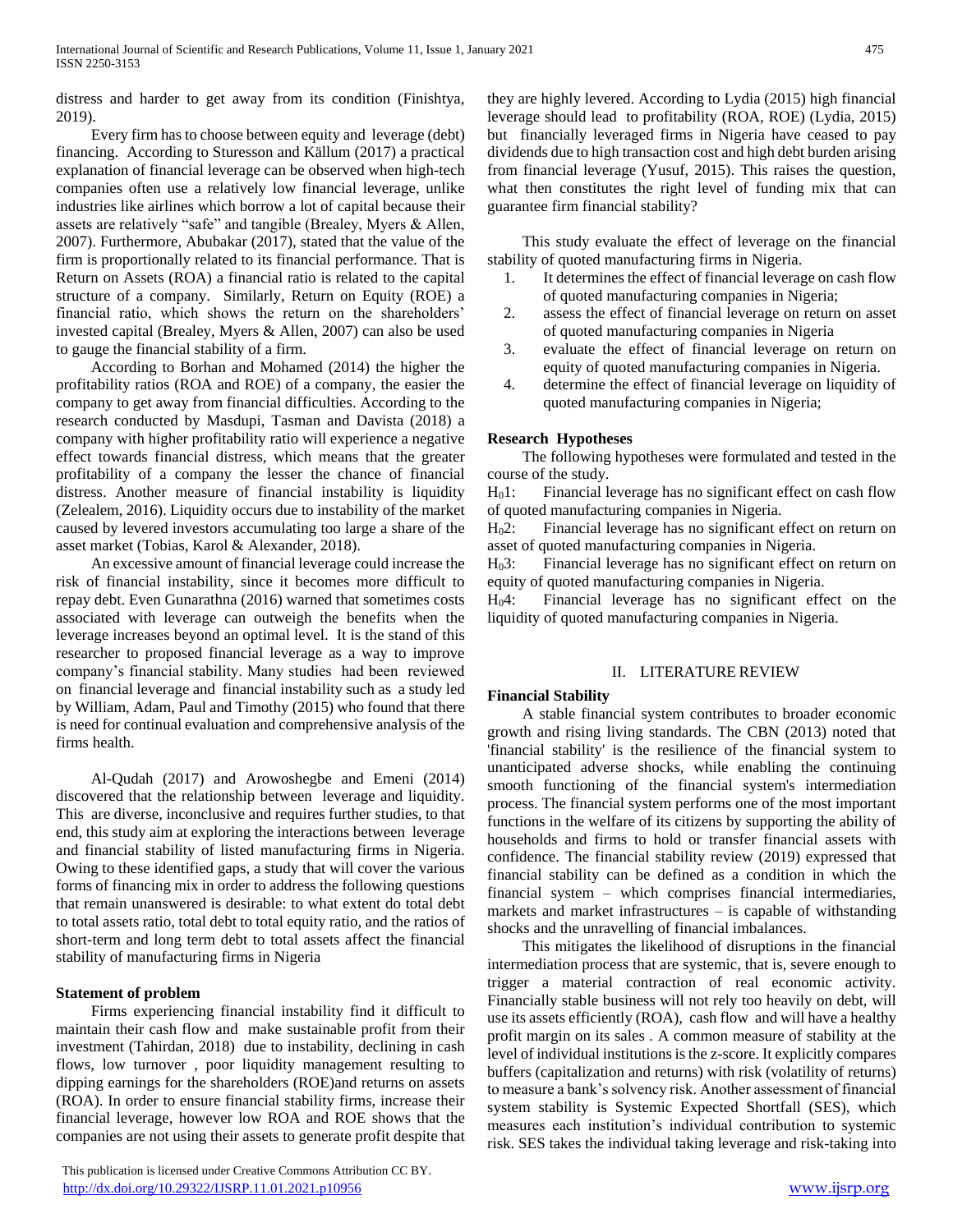account and measures the externalities from the banking sector to the real economy when these institutions fail.

 Financial stability is paramount for economic growth, as most transactions in the real economy are made through the financial system. Financial stability ratios are tools for gauging ability to meet long-term obligations with enough working capital left to operate. An accounting ratio is made by dividing one account item into another (Ward, 2003).

# *Cash Flow*

 According to Finishtya (2019) Cash flow statement is a summary of the company's cash receipts and disbursement in a certain period. One of the uses of cash flow information is to understand the result of the company's operational activities. If the company's cash flow runs smoothly, it indicates that the company's operational activities run well. The higher the operational cash flow ratio of the company, the easier the company to get away from the financial distress condition. If the ratio of cash flow from the company operational activities is low, then it may lead the company to have fewer profits, resulting the company to experience financial distress and harder to get away from its condition According to Peavler (2019) the cash flow statement is one of the three financial statements a business owner uses in cash flow analysis. Businesses rely on the statement of cash flows to determine their financial strength. The utilization of the performance ratios of cash flows are not common practice; an interpretation of what these indicate is also a novel undertaking. To start with, statements of cash flow may not be equated to statements of income. The latter incorporates both the non-cash and cash items (Helfert, 2001).

 One of the well-known ratios is Cash flow Adequacy Ratio**.**  The adequacy cash flow determines the ability of a company to generate sufficient cash to offset the available debts and facilitates operations reinvestment initiative. Dividend payout, payment of long-term debts and the reinvestment ratios offer an additional insight for creditors and investors into appreciating the significance of the aforementioned components. The mathematical formula for this ratio is as follows:

Cash Flow Adequacy Ratio = ( – − − )  $(Average$  annual debt maturities scheduled over next 5 years)

 In this ratio, the numerator represents earnings prior to taxes, interest, amortization and depreciation (EBITDA) minus payable taxes (cash taxes) minus payable interest (cash interest) less capital expenditure. On the other hand, the denominator to this ratio represents average annual debt maturities scheduled over the subsequent five years. The cash flow adequacy ratio assists in the smoothening out of several cyclical factors which could handicap the ratio (Ward, 2003).

# *Return on Asset (ROA)*

 Return on Assets (ROA) is a financial ratio used to measure the degree to which the assets have been used to generate profits. The greater the return on assets (ROA) of a company, the greater the company performance and the greater will be the rate of return on investment. Return on Assets expresses the net income earned by a company as a percentage of the total assets available for use

 This publication is licensed under Creative Commons Attribution CC BY. <http://dx.doi.org/10.29322/IJSRP.11.01.2021.p10956> [www.ijsrp.org](http://ijsrp.org/)

by that company. ROA suggests that companies with higher amounts of assets should be able to earn higher levels of income. ROA measures management's ability to earn a return on the firm's resources assets (Mohd, Muammar & Ainatul, 2014). ROA is computed by dividing net income plus interest expense by the company's average investment in assets during the year.

# *Return on Equity (ROE)*

 Return on Equity (ROE) showed the extent to which companies manage their own capital (net worth) effectively, measure the profitability of the investment that has been made owners of their own capital or shareholders of the company. Return on Equity is calculated by the formula Net income divided by Shareholders' equity and can therefore be seen as the return per shareholders invested monetary unit (Brealey, Myers & Allen, 2017). Mohd, Muammar and Ainatul, 2014) in his research found that the results of the Return on Equity (ROE) effect performance.

# *Liquidity Ratio*

 According to Zelealem (2016), liquidity represents the capital amount that is available for use as an investment and or expenditure. It is computed by dividing current assets by current liability, thus it shows the ability of a firm to meet their current liabilities as and when they mature. It is the state or condition of a business organization which determines its ability to honor or discharge its maturing obligations made up of current liabilities and long-term debts. These imply that, as liquidity increases, the probability of technical insolvency is reduced. The most common liquidity ratio is the current ratio, which is the ratio of current assets to current liabilities. This ratio indicates a company's ability to pay its short-term bills. Liquidity is computed by dividing current assets by current liability. Liquidity represents the capital amount that is available for use as an investment and or expenditure.

## **Financial Leverage**

 According to Mohammad (2014) financial leverage is referred to the capacity of an organization in using borrowed money. Financial leverage can be explained as a proportion to which a company uses fixed income securities such as debt and equity. As financial is increased, finance cost is also increased as a result. The result of high finance cost earning per share is also affected negatively. It is the investment strategy of using borrowed money, specifically, the use of various financial instruments or borrowed capital to increase the potential return of an investment. Leverage can also refer to the amount of debt used to finance assets (Struesson, & Kallum, 2017). A high operating leverage means that a firm is making few sales but with high margins. This can pose significant risks if a firm incorrectly forecasts future sales. If a future sales forecast is slightly higher than what actually occurs, this could lead to a huge difference between actual and budgeted cash flow, which will greatly affect a firm's future operating ability. According to Rajan & Zingales (1995) the various measures of leverage are current ratio, debt ratio and equity . Financial leverage ratios, measure the value of equity in a company by analyzing its overall debt picture. Current ratio (CR) is a company's ability to pay off short-term debt with current assets of the company. Current ratio (CR) indicates not a good proxy for the company in determining its future earnings growth. This could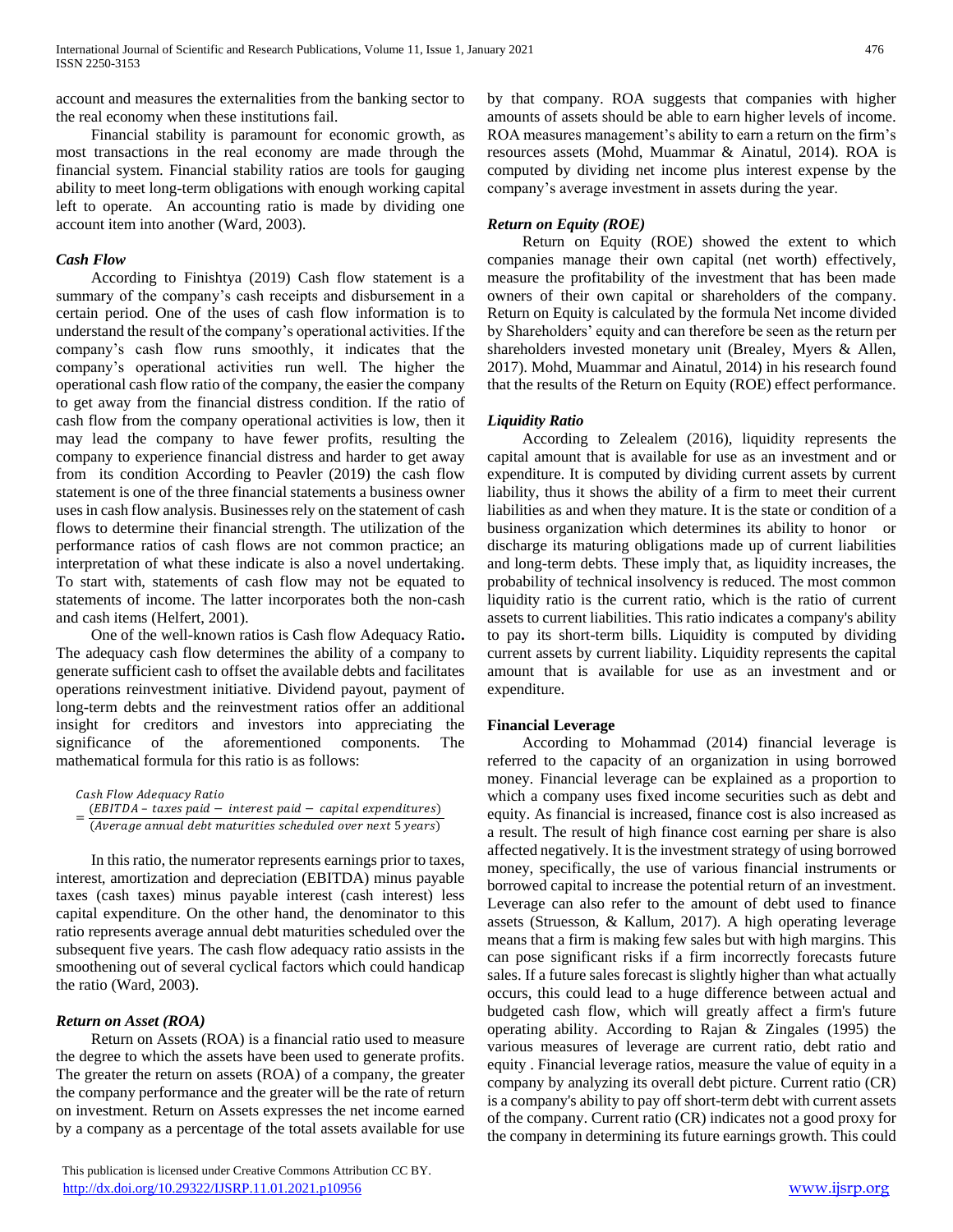be influenced by the supply of raw materials and goods in process is not ready for sale listed in the Current assets. Debt ratio and debt to equity ratio is used as an indicator to measure the solvency of the company to make the company financial in a stable position. According to Nailal and Rika (2016) solvency ratio indicates the extent a company is running through their debt. The ratio can be determined through fixed assets and long-term debt. The authors also defined solvability ratio as company capability to conduct their financial liabilities if in case the company is in liquidation.A poor solvency ratio may suggest that the company was unable to meet its obligations in the long term. Fortunately, most companies can take steps to improve their solvency ratios and boost profitability in the long term by selling assets to reduce overall debt.

# *Equity Ratio (EQR)*

#### Equity ratio = Equity/Total asset

 Equity Ratio is a financial ratio indicating the relative proportion of equity used to finance a company's assets. It measures the proportion of the total assets that are financed by stockholders and not creditors. A low equity ratio will produce good results for stockholders as long as the company earns a rate of return on assets that is greater than the interest rate paid to creditors.

## *Debt Ratio (DER)*

 Debt ratio is a solvency ratio that measures firm's total liabilities as a percentage of its total assets. In a sense, the debt ratio shows a company's ability to pay off its liabilities with its assets. In other words, this shows how many assets the company must sell in order to pay off all of its liabilities. This ratio also measures the financial debt of a company. Companies with higher levels of liabilities compared with assets are considered highly indebted and more risky for lenders (Masdupi, Tasman & Davista, 2018). The debt ratio is calculated by dividing total liabilities by total assets. Both of these numbers can easily be found in the balance sheet. A lower debt ratio usually implies a more stable business with the potential of longevity because a company with lower ratio also has an overall debt posture.

## III. THEORETICAL REVIEW

 These theories reviewed are Modigliani and Miller theory I, Pecking order theory, Trade-off theory and Agency cost theory.

## **The Modigliani and Miller Theory I**

 The theory was proposed by Modigliani and Miller (1958 and sometimes the theory is called leverage irrelevant theorem. A theory of corporate capital structure that posits financial leverage has no effect on the value of a company if income tax and distress costs are not present in the business environment. In developing their theory, Miller and Modigliani first assumed that firms have two primary ways of obtaining funding: equity and debt. While each type of funding has its own benefits and drawbacks, the ultimate outcome is a firm dividing up its cash flows to investors, regardless of the funding source chosen. Criticisms of the irrelevance proposition theorem focus on the lack of realism in removing the effects of income tax and distress costs from a firm's capital structure

#### **Pecking Order Theory**

 Donaldson (1961) proposed the pecking order theory when he conducted an interview survey of 25 large United States (US) firms and concluded that management strongly prefers to use internal funds when available and prefers not to use external sources of funds unless internal sources are unavailable(Abubakar, 2019). Myers and Majluf (1984) provided a theoretical justification of Donaldson's (1961) results. According to Tayyab(2017) the Pecking order theory which is also known as pecking order model, simply posits that the cost of financing increases with asymmetric information. When it comes to raising finance in business, Pecking order theory explains that when assessing whether to use internal funds, debt, or new Equity, the ranking is as follows: Companies will first prefer internal financing, then debt, before issuing new Equity, in that order. The Pecking theory suggests that firms prefer to finance new investment first internally with retained earnings, second with debt, and last by issuing new equity

## **The Trade-off Theory**

 Kraus and Litzenberger(1973) proposed the Trade-off Theory. According to Sinha (2017) the traditional Trade - Off Theory or the Tax Shield - Bankruptcy Cost Theory postulates that the value of a firm may be maximized at an optimal level of capital structure where the marginal benefits of debt (that is, the present value of tax savings from tax - deductibility of interest payments) and the marginal costs of debt (that is, the present value of potential bankruptcy costs, holding its assets and investment plans constant are equalized. The trade-off theory has become the most acceptable theory to explain optimal capital structure in the real world.

## **Agency Cost Theory**

 The theory was proposed by Myers (2001) who highlighted the conflict of interest arising in the firm's management in trying to pursue its interest rather than the interest of its boss (shareholders). Agency theory has brought forward the concept of agency conflict and the cost that arises out of it (Jensen & Meckling, 1976). Agency costs are one of the internal costs attached with the agents that occur due to the misalignment of the interest between the agent and principal. It embraces the cost of examining and picking up a suitable agent, collecting information to fix performance benchmarks, watching to control.

 Critiques of the theory include Perrow (1986), Wiseman and Gomez-Mejia (1998), and Sanders and Carpenter (2003). Pepper and Gore (2012) criticised that positivist agency researchers have only concentrated on the agent side of the 'principal and agent problem', and opined that the prob-lem may also happen from the principal side.

#### **Theoretical Framework**

 The anchor theory for this study is the Pecking order theory and tradeoff theory. There are justifiable reasons for this.

 Rationale for choice of the adopted theories: Trade-off theory and pecking order theory. Trade-off theory actually supports the leverage to construct capital structure by assuming leverage-benefits. Optimal level of leverage is achieved by balancing the benefits from interest payments and costs of issuing debt. Financially, debt is considered beneficial because of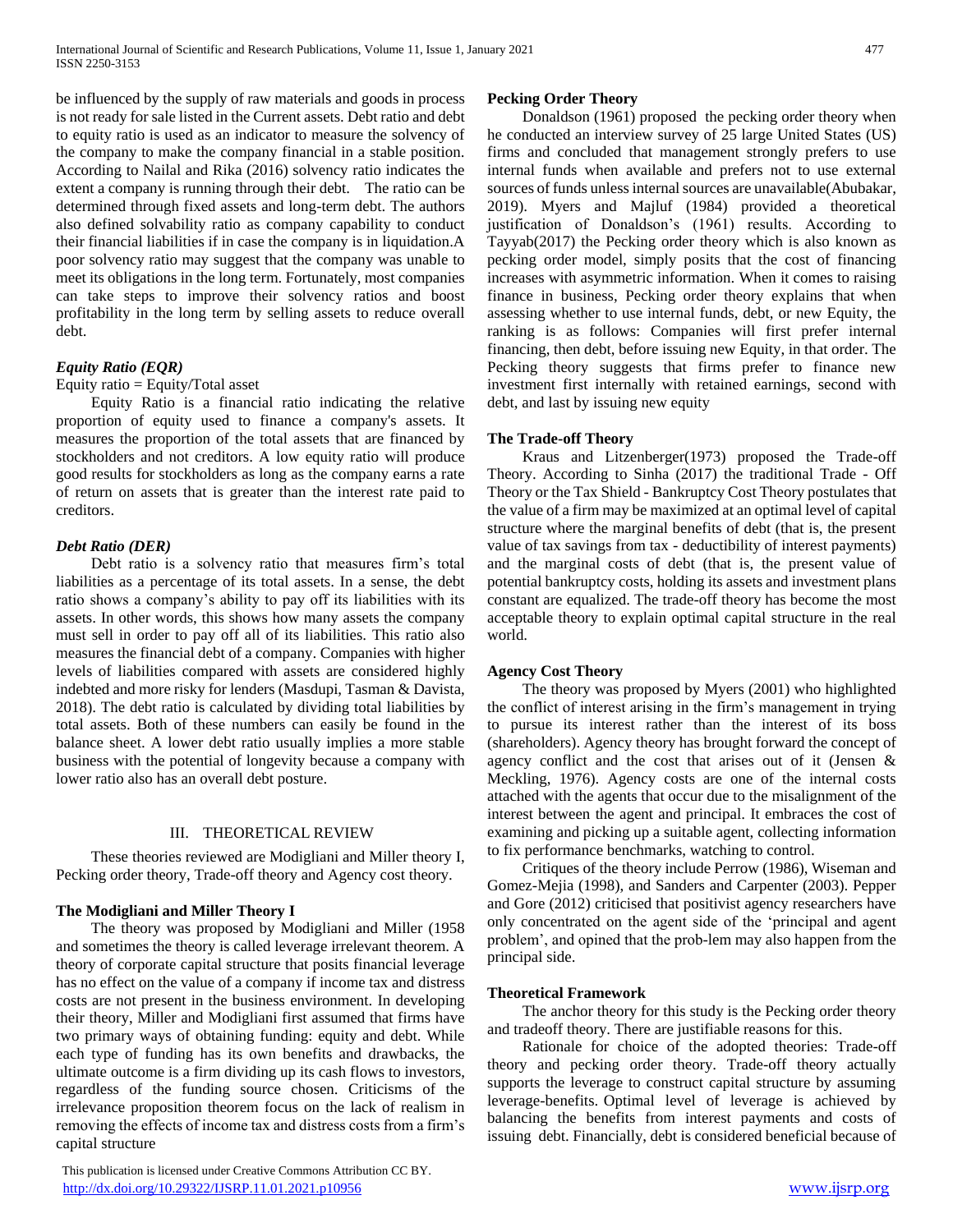the debt-tax-shields that help to minimize expected tax bills and maximize the after-tax cash flows (Modigliani & Miller, 1958). Trade-off theory hence predicts the cost and benefit analysis of debt financing to achieve optimal capital structure. On the contrary, the other prominent theory related to capital structure is pecking order theory that focuses on finance firm operations with its internally generated sources first, that is retained earnings rather than issuing debt and equity (external financing). Pecking order theory argues to minimize the firm's insiders-outsiders issues related to information asymmetry by following a particular financing hierarchy (Myers, 1984; Myers & Majluf, 1984) The theory gives a clear idea that the managers first prioritize the retained earnings to finance their activities and if they need more funds, they choose to issue debt, lastly when issuing more debt makes no sense, equity is issued. Pecking order theory, on one side, supports the assumption that high profitable firms would most likely finance their activities with internal funds and would tend to lower the level of debt ratio. Whereas trade-off theory also depicts the positive relation between leverage and profitability by showing that the high profitable firms prioritize their investments with external finance to shield the income from taxes with the help of leverage.

**Researcher Conceptual Model** 





#### IV. METHODOGY

 The study employed an *ex-post facto,* the study employed the use of *ex-post facto* for the study because the study considered the past events relationship between the dependent and independent variables. Panel data was used due to the nature of the stated models being multiples variables, hence descriptive and inferential statistics were used to analyze the data. The population of this study consists of all ninety-nine (99) quoted manufacturing firms Nigeria stock exchange (SEC), 2018. The study made use of purposive sampling technique. Thirteen (13) manufacturing firms were purposively selected, one firm from each division and it must

 This publication is licensed under Creative Commons Attribution CC BY. <http://dx.doi.org/10.29322/IJSRP.11.01.2021.p10956> [www.ijsrp.org](http://ijsrp.org/)

had been existing for the past 10years (selected firms table 2). Secondary data extracted from an audited financial statement of the manufacturing companies from 2009 to 2018 was used for the analysis. Descriptive and inferential statistics were carried out on panel data. Descriptive assisted in simple average, median and standard deviation analyses while panel regression models shows the Hausman test, The Breusch and Pagan LM Test, Heteroskedasticity test, serial Autocorrelation test and crosssectional dependence test

#### **Model Specifications**

 $Y = f(XZ)$ .

 $Y_{it} = \beta_0 + \beta_1 X Z_{it} + \varepsilon_{it}$ 

Where

- $Y = Dependent variable (financial Stability)$
- $X =$ Independent variable (Financial Leverage)
- $Z =$ Moderating Variable
- $\beta_0$  = regression intercept which is constant
- $\beta_1$  = the coefficient of the explanatory variable
- $\epsilon$  is the error term of the model
- $i =$  cross-sectional variable (13)

# $t =$  time series variable (16)

# **Models of the Study**

 $CAF_{it} = \beta_0 + \beta_1 DER_{it} + \beta_2EQR_{it} + \varepsilon_{it}$ ----- Model 1  $ROA_{it} = \beta_0 + \beta_1 DER_{it} + \beta_2EQR_{it} + \varepsilon_{it}$ ---- Model 2  $ROE_{it} = \beta_0 + \beta_1 DER_{it} + \beta_2EQR_{it} + \varepsilon_{it}$ ----- Model 3 LIQ<sub>it</sub> =  $\beta_0$  + $\beta_1$ DER<sub>it</sub> +  $\beta_2$ EQR<sub>it</sub>+ $\varepsilon$ <sub>it</sub>-------Model 4 Where CAF = Cash Flow  $ROE = Return$  on Equity ROA = Return on Asset  $LIQ = Liquidity$ 

# V. RESULTS

# *Descriptive Analysis*

 *Cash Flow from Operation (CAF)*: From Table 3, it's obvious that the average value of this dependent variable that provides a clearer picture of the current reality of the business called Cash Flow from Operation (CAF) is found to be 0.113 (about 11.3%), and the rate of dispersion of the CAF values i.e. standard deviation is 0.257: these values spread between -1.019 and 2.378 and the number of observation is 130. All of these depict a considerable financial stability. *Return on Asset (ROA)*: As been shown in Table 4. 1. 1, the mean value of Return on Asset (ROA) is 0.061 which represents about 6.1% profit generated using the companies' asset, with standard deviation value which is 0.118. This connotes that the selected firm's average ROA in the period of this study stood at 6.1%; while wide variation is observed in its values. ROA values are found to spread out between -0.449 and 0.326 having about 130 observations. All these show that the companies under concentration are utilizing their asset efficiently, *return on Equity (ROE)*: has an average value of 0.043 and rate of its values dispersion (standard deviation) is 1.286, which depicts that the selected firms' mean ROE during this year of study was 4.3%; in other words the firms were able to make about 4.3 % profit from their share investment. *Liquidity (LIQ)*: It's clearly seen from Table 3 that Liquidity (LIQ), has an average value of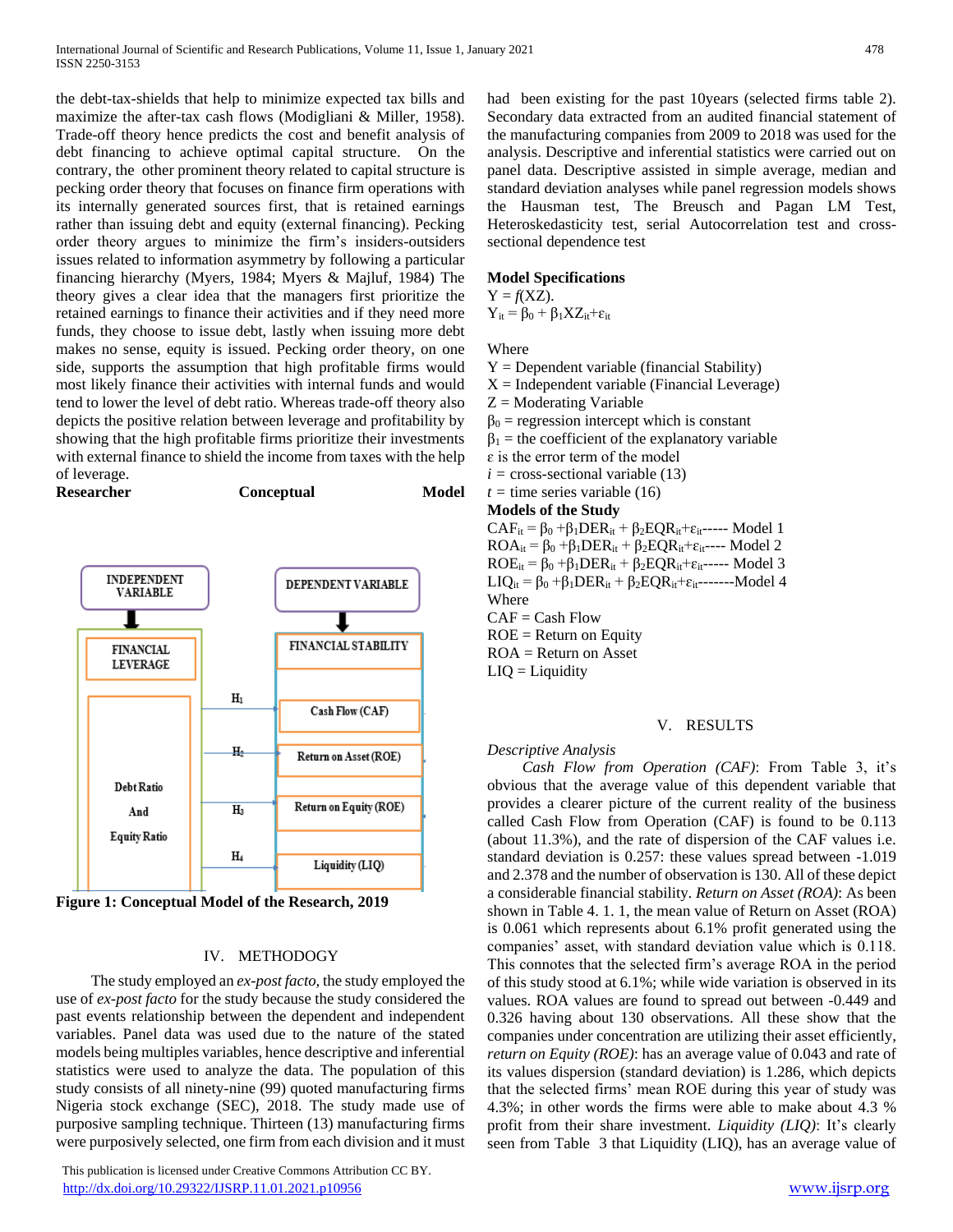1.368 with standard deviation of 1.273. The values are spread in the range of 0.131 to 14.160 under the observation being 130. All these show that the companies got great capital from turning their asset into cash.

# **Test of Hypotheses: Hypothesis One**

 **Research Objective:** To determine the effect of financial leverage on cash flow of quoted manufacturing companies in Nigeria.

 **Research Question:** What is the effect of financial leverage on cash flow of quoted manufacturing companies in Nigeria?

 **Research Hypothesis (H01):** Financial leverage has no significant effect on cash flow of quoted manufacturing companies in Nigeria

Going by the Hausman and LM tests results; Hausman Test results in the lower parts of Table 4, show insignificant value (P-value  $>$ 0.05) and these go a long way to suggests the acceptance of the null hypotheses and conclude random-effects as the appropriate estimator in investigating the effect of financial leverage on the performance (in respect to Cash Flow from Operation CAF) of quoted manufacturing companies in Nigeria.

 In order to validate the preferred random effect and fixed effect estimators, Pesaran CD Test is one of the tests carried out. From the result in Table 4, Pesaran CD Test value is insignificant  $(P - value > 0.05)$  for the estimated model. Besides, from Heteroskedasticity Test carried out to ascertain whether the residual has constant variance or not, the results show statistically significant values ( $P$  – value < 0.05) which indicate that the models do not have constant variances. In other words, it means that the models are not free from Heteroskedasticity problem. For Serial autocorrelation Test carried out, the obtained value is insignificant  $(P - value > 0.05)$  for model which means that there is absence of first order autocorrelation among the residuals in the first model Based on these results, we used Random-effects GLS Regression with Robust standard errors and Fixed-effects GLS regression with Driscoll-Kraay standard errors in models (1)  $CAF_{it} = \beta_0 + \beta_1 DER_{it} + \beta_2EQR_{it} + \varepsilon_{it}$ .........Model 1  $CAF_{it} = 0.236 - 0.203DER_{it} - 0.005EQR_{it} + \varepsilon_{it}$ 

 In Table 4, the model is statistically significant, having significant value F-statistics/Wald  $[14.21 (P - value = 0.001)]$ : this depicts that the combine effect of Debt Ratio (DER) and Equity Ratio (EQR) on Cash Flow from Operation (CAF) is significant at 5% level of significance. Adjusted R-square value in this column is 0.032 which signifies that about 3.2% of variances in the Cash Flow from Operation values are jointly caused by Debt Ratio (DER) and Equity Ratio (EQR). The coefficients of debt ratio and equity ratio are negatively signed and not consistent with expectation ( $\beta$ *<sub>1</sub>*= -0.203 < 0), this implies that a unit change in debt ratio, equity ratio will lead to a decrease of 0.203 in cash flow of quoted manufacturing companies in Nigeria. From the results obtained, at the significance level of 0.05, Adj.  $R^2 = 0.032$ ; F-Stat/Wald =  $\{14.21, (0.001)\}\$  for model one, which is less than 0.05 level of significant in each case, show enough proofs against the null hypotheses  ${H<sub>01</sub>}$ . The study reject the null hypotheses and accept the alternatives

# **Hypothesis Two**

 This publication is licensed under Creative Commons Attribution CC BY. <http://dx.doi.org/10.29322/IJSRP.11.01.2021.p10956> [www.ijsrp.org](http://ijsrp.org/)

 **Research Objective:** To assess the effect of financial leverage on return on asset of quoted manufacturing companies in Nigeria.

 **Research Question:** What is the effect of financial leverage on return on asset of quoted manufacturing companies in Nigeria?

 **Research Hypothesis (H02):** Financial leverage has no significant effect on return on asset of quoted manufacturing companies in Nigeria.

 Table 5 Hausman Test result is statistically insignificant (Pvalue  $> 0.05$ ) these suggest the acceptance of the null hypotheses and make random effect estimator most appropriate in investigating the effect of financial leverage on the performance. Pesaran CD Test is employed and its results are seen in Table 4.2.2 above, being statistically significant for the models (P-values< 0.05). These suggest the rejection of the null hypothesis of no cross sectional dependence. Heteroskedasticity Tests is also carried out, and the results are significant at 5% level of significance [P-values < 0.05], which depict the rejection of the null hypothesis of homoscedasticity, thus estimated regression models do not have constant variance (i.e not free from heteroskedasticity problem). As a result of the outcomes of CD and heteroscedasticity tests, we use *Driscoll-Kraay standard errors*

 $ROA_{it} = \beta_0 + \beta_1 DER_{it} + \beta_2EQR_{it} + \varepsilon_{it}$ .............Model 2

 $ROA_{it} = 0.233 - 0.284DER_{it} - 0.009EQR_{it} + \varepsilon_{it}$ 

the selected regression model is significant; with F-statistics/Wald [161.63 (0.000)]: which connotes that the combined effects of Debt Ratio (DER) and Equity Ratio (EQR) on Return on Asset (ROA) is significant at 5% level of significance. Also, 0.307 is the Adjusted R-square value , this represents about 30.7% of variations in the Return on Asset. The coefficients of debt ratio and equity ratio are negatively signed and not in tandem with expectation ( $\beta$ <sup>1</sup> = -0.284; < 0), this implies that a unit change in in debt ratio, equity ratio will lead to a decrease of 0.284 and 0.009 in return on assets of quoted manufacturing companies in Nigeria. At the significance level of 0.05, Adj.  $R^2 = 0.307$ ; F-Stat/Wald = {161.63 (0.000)} which is less than 0.05 level of significant in each case, show enough proofs against the null hypotheses  ${H_{02}}$ . Hence, the study reject the null hypotheses and accept the alternatives in models two, concluded that financial leverage had significant effect on return on assets of quoted manufacturing companies in Nigeria

## **Hypothesis Three**

 **Research Objective:** To evaluate the effect of financial leverage on return on equity of quoted manufacturing companies in Nigeria.

 **Research Question:** In what way does financial leverage affect return on equity of quoted manufacturing companies in Nigeria?

 **Research Hypothesis (H03):** Financial leverage has no significant effect on return on equity of quoted manufacturing companies in Nigeria.

 From the result obtained in Table 6, Hausman Test results for third models are found to be significant at 5% level of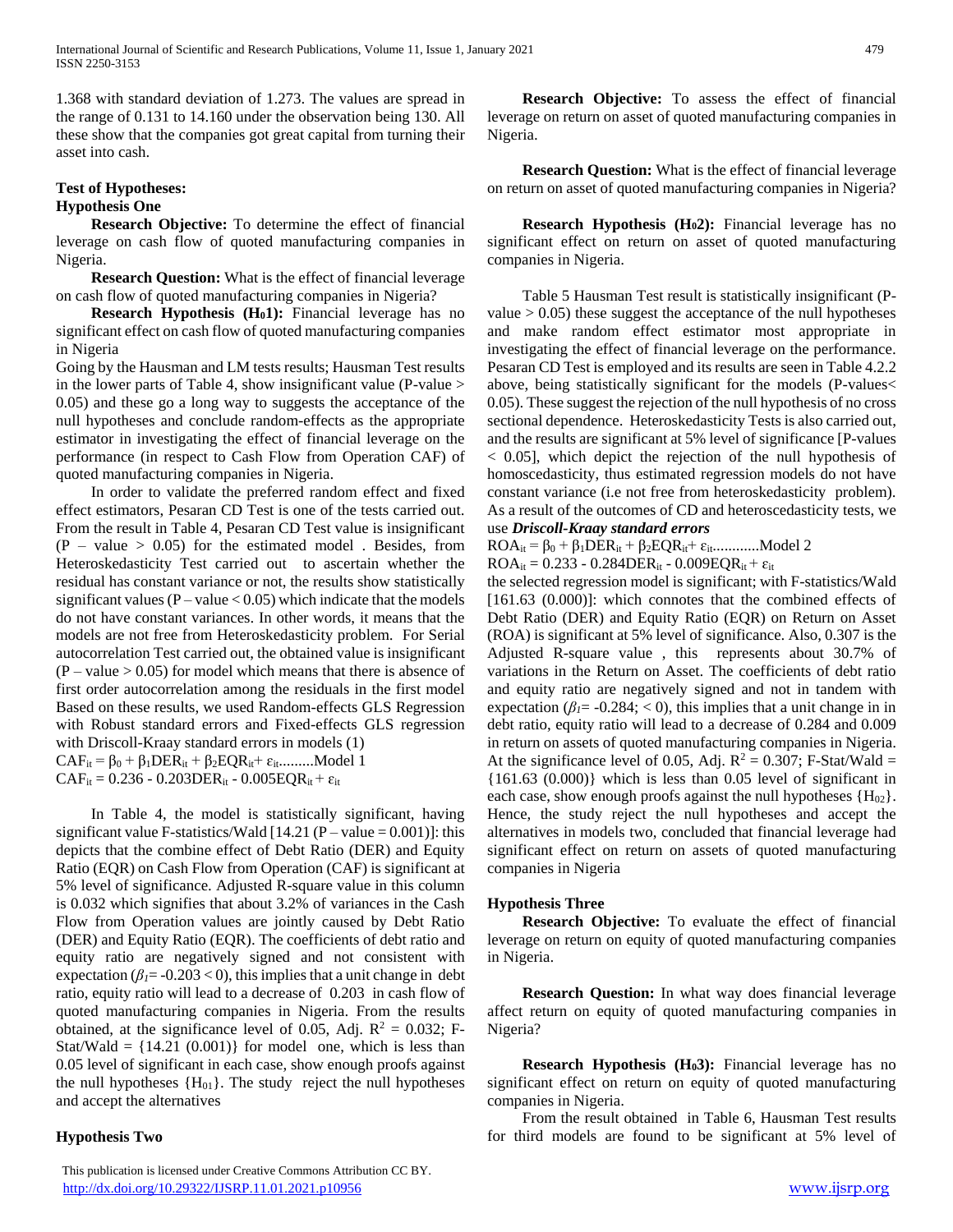significance (P-values  $< 0.05$ ): these suggest the rejection of the null hypothesis, thus fixed effect estimator is most suitable in investigating effect of financial leverage. Checking whether there is cross sectional dependence problem or not while regressing Return on Equity (ROE) on Debt Ratio (DER) and Equity Ratio (EQR). So from Pesaran CD Tests Table 6 show statistically significant  $P$  – value at 5% level of significance for the third model  $[P-values < 0.05]$ . This suggest the rejection of the null hypothesis of no cross sectional dependence in the third model. Heteroskedasticity Tests carried out for the third model, the result is significant at 5% level of significance  $[P-values < 0.05]$ . Furthermore, from Serial Autocorrelation Tests carried out shows an insignificances in the results of the model. This depicts lack of first order autocorrelation among the series in the models. With this results the study uses Driscoll-Kraay standard errors for model.

 $ROE_{it} = \beta_0 + \beta_1 DER_{it} + \beta_2EQR_{it} + \varepsilon_{it}$ ........Model 3  $ROE_{it} = -0.650 + 0.676 * DER_{it} + 0.287 *EQR_{it} + i_t.$ 

 The significance of the estimated regression model is observed, with the value F-statistics/Wald [140.61 (0.000)]: which depicts that the shared effect of Debt Ratio (DER) and Equity Ratio (EQR) on Return on Equity (ROE) is significant at 5% level of significance. Adjusted R-square value is 0.870 implying about 87.0% of variations in the Return on Equity. the coefficients of debt ratio and equity ratio are positively signed and consistent with expectation ( $\beta$ <sup>1</sup>= 0.676 > 0), this implies that a unit change in in debt ratio, equity ratio will lead to an increase of 0.676 in return on equity of quoted manufacturing companies in Nigeria. Therefore, the study reject the null hypotheses and accept the alternatives in models three and then concluded that financial leverage had significant effect on return on equity of quoted manufacturing companies in Nigeria.

## **Hypothesis Four**

**Research Objective:** To determine the effect of financial leverage on liquidity of quoted manufacturing companies in Nigeria.

**Research Question:** What is the effect of financial leverage on the liquidity of quoted manufacturing companies in Nigeria?

**Research Hypothesis (H04):** Financial leverage has no significant effect on the liquidity of quoted manufacturing companies in Nigeria.

 Hausman Test results is found to be insignificant for the model four , (P-value >0.05). These indicate that Random effect estimator is most appropriate for the fourth model. The Breusch and Pagan LM Test is also employed and the significance of its result for the fourth model at 5% level of significance [P-values < 0.05]. Therefore, Random effect and Fixed Effect estimators are preferred to the rest estimators for analyzing this models. ), Pesaran CD Test and the results that are seen in Table 7 show statistically insignificant value for the fourth model [P-values > 0.05]. This suggests the rejection of the null hypothesis of no cross sectional dependence only in the model. Also, Heteroskedasticity Test is employed for this models and the results are significant at 5% level of significance [P-values < 5%], which connote the rejection of the null hypothesis of homoscedasticity, thus

 This publication is licensed under Creative Commons Attribution CC BY. <http://dx.doi.org/10.29322/IJSRP.11.01.2021.p10956> [www.ijsrp.org](http://ijsrp.org/)

regression models do not have constant variance. lack of first order autocorrelation among the series in the models was found due to the insignificant results  $[P-values > 0.1]$  gotten from this Test results. Based on the results, Random-effects Regression with Robust standard errors and Fixed-effects Regression with Driscoll-Kraay standard errors are used accordingly.

 $LIQ_{it} = \beta_0 + \beta_1 DER_{it} + \beta_2EQR_{it} + \varepsilon_{it}$ .....Model 4

 $LIQ_{it} = 2.280 - 1.576DER_{it} - 0.007EQR_{it} + \varepsilon_{it}$ 

 From Table 7, the selected regression model is significant at 5% level of significance; with F-statistics/Wald [89.68 (P – value  $= 0.000$ ]: which means the combined effect of Debt Ratio (DER) and Equity Ratio (EQR) on Liquidity (LIQ) is significant at 5% level of significance. Adjusted R-square value is 0.027 which signifies about 2.7% of variation in the Liquidity. the coefficients of debt ratio and equity ratio are negatively signed and inconsistent with expectation ( $\beta$ <sup>1</sup> = -1.576 < 0), Based on the explanatory variables results, it's seen that Debt Ratio (DER) has negative coefficient and the negative coefficient is significant  ${Coef. = -}$ 1.576; P-value  $= 0.003$ . This implies that the impact of DER on the performance (in terms of Liquidity) of quoted manufacturing companies in Nigeria during the period of this study is negative and significant.

 Furthermore, Equity Ratio (EQR) has coefficient that is negative and insignificant {Coef =  $-0.007$ ; P-value = 0.503}, which depicts that EQR has negative and insignificant effect on the performance (in terms of Liquidity) of quoted manufacturing companies in Nigeria during the period of this study. From the analysis of this models, at the significance level of 0.05, Adj.  $R^2$  = 0.027; F-Stat/Wald =  ${89.68}$  (0.000)} for model 4 which is less than 0.05 level of significant in each case, show enough proofs against the null hypotheses four  ${H<sub>04</sub>}$ . The study reject the null hypotheses and accept the alternatives in models 4, and the study concluded that financial leverage had significant effect on liquidity of quoted manufacturing companies in Nigeria

# **DISCUSSION OF FINDINGS**:

 One of the major findings from this empirical analysis is that financial leverage has significant effect on cash flow of quoted manufacturing companies in Nigeria. This is in line with Syed and Tahidur (2017) findings; in their study, they analyzed and compared the impact of financial leverage on cash flow ratio of Multinational Companies (MNCs) and domestic companies listed on the Dhaka Stock Exchange (DSE) over a period of 20 years starting from 1996 to 2015. Their study found that Debt to asset ratio is positively related but Debt to equity ratio is negatively related with CFR in domestic companies. The study concluded that financial leverage ratios have significant influence on cash flows of domestic companies, though not on cash flows of MNCs in Bangladesh. Also, it is consistent with the results of Shenoy and Koch (1996) whose empirical results reveal that, cash flow tend to be negatively related in same period, though positively related to future cash flow across time.

 Another finding of this empirical result is that financial leverage (measured by debt ratio and debt-equity ratio) has significant effect on return on asset of quoted manufacturing companies in Nigeria. Enekwe, Agu and Eziedo (2014) findings corroboratesd these results. Enekwe, Agu and Eziedo (2014) study sought to determine the effect of financial leverage on financial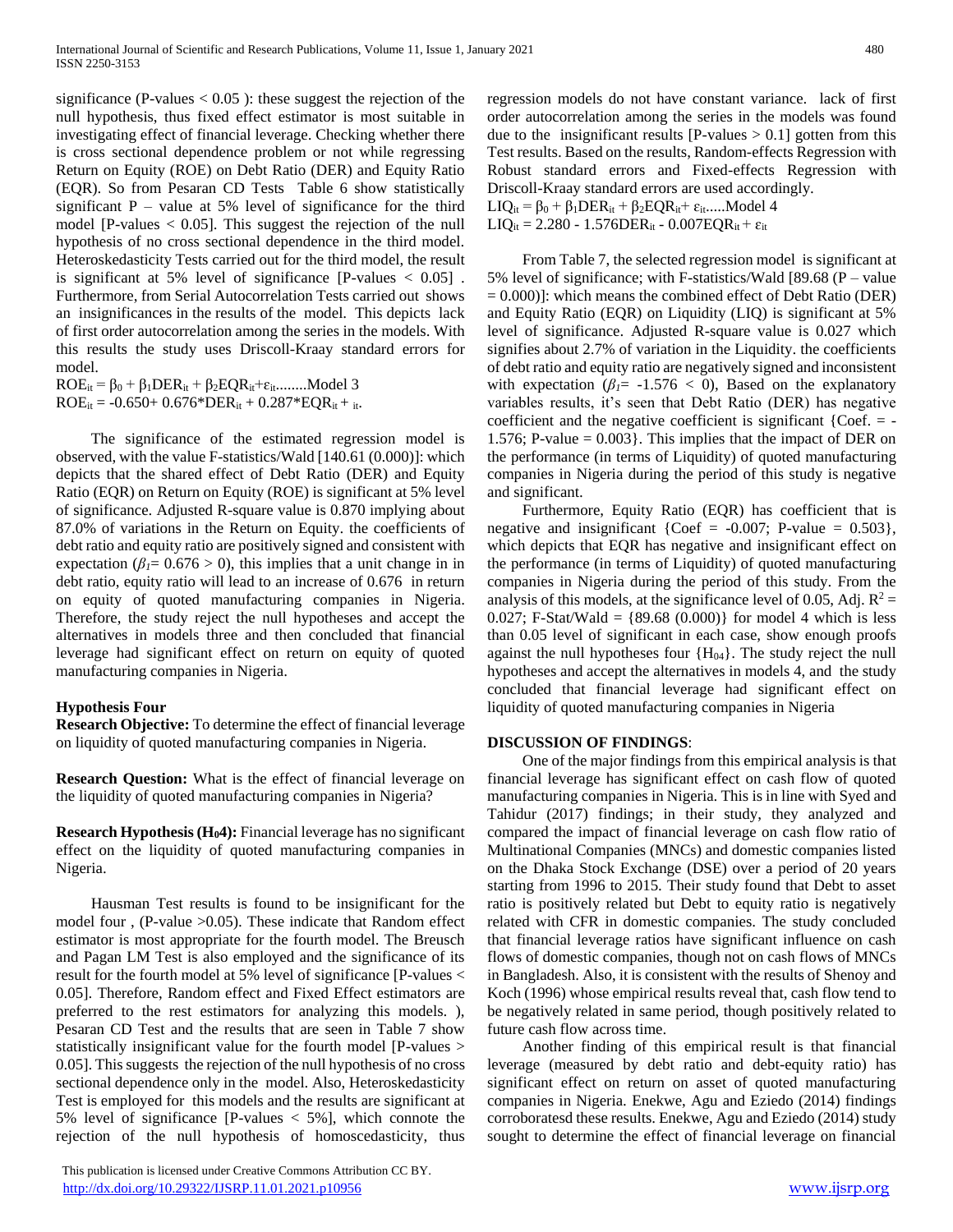performance of the Nigeria pharmaceutical companies over a period of twelve  $(12)$  years  $(2001 - 2012)$  for the three  $(3)$  selected companies. The results of the analysis showed that debt ratio (DR) and debt-equity ratio (DER) had negative relationship with Return on Assets (ROA). Besides, Studies on leverage and profitability ratios such as that of Lawal, Edwin, Monica and Adisa (2014) observed that capital structure measures (total debt and debt to equity ratio) are negatively related to firm performance

 Moreso, finding of this empirical study shows a positive and significant effect on return on equity of quoted manufacturing companies in Nigeria. Kbarian (2013) findings corroborated these results. In his study, Kbarian investigated the effect of financial leverage and environment risk on performance of listed firms in Tehran stock exchange. The result shows that financial leverage, market risk and economic risk with return of equity have positive significant relationship.

 the finding in this empirical study under this subsection is that financial leverage (measured by debt ratio and debt-equity ratio) has negative and significant effect on liquidity of quoted manufacturing companies in Nigeria. The findings of Utkarsh, Saurabh and Anik (2015) support these results. Utkarsh, Saurabh and Anik (2015) who examined the effect of both operating liquidity and financial leverage on the firm's performance and employed a sample of 151 Indian machinery firms and 10 years annual financial standalone data from 2004-05 to 2012-13 that was collected using CMIE Prowess database found that financial leverage has significant impact on different measures of operating liquidity.

# VI. CONCLUSION

 This study formulated and tested four hypotheses: Financial leverage has a significant effect on cash flow, on return on asset, on return on equity, and on liquidity of a quoted manufacturing companies in Nigeria. Consequently, the study concluded by affirming that financial leverage statistically and positively affected financial stability of quoted manufacturing companies in Nigeria.

The study made the following **recommendations**

- 1. The managers should adopt appropriate capital structure policy that is appropriate in balancing the suitable debt and equity financing deemed necessary when there is yearly trend of financial instability.
- 2. Policy makers in Nigerian government and the agencies saddled with the responsibilities of policy formation affecting industrial and manufacturing companies operations should ensure friendly macroeconomic indexes policy that would directly or indirect affect these companies.
- 3. The investors are advised to be mindful of credit policies and corporate sustainability profile in terms of investigation the debt ratio and equity profile of companies as a guide for investment decisions.
- 4. Shareholders To shareholders of firms or companies the study would equip them with the understanding of how to make an informed decision with regard to how their firm equity measure up to the debt financing options available.

# **Table 1: Summary of Theoretical Propositions**

| Theorv                  | The effect of increase in debt                  |
|-------------------------|-------------------------------------------------|
| Modigliani and Miller I | Debt has no effect under the assumed conditions |
| Pecking order           | Debt has positive effect on financial stability |
| $Trade - off$           | Debt has negative effect on financial stability |
| <b>Agency Cost</b>      | Debt has positive effect on financial stability |
|                         |                                                 |

**Source: Researchers compilation but modelled after the works of Ishuza (2019)**

|  |  | <b>Table 2: Selected Quoted Manufacturing companies</b> |  |
|--|--|---------------------------------------------------------|--|
|--|--|---------------------------------------------------------|--|

| S/N            | <b>Companies</b>                   |
|----------------|------------------------------------|
|                | AG Leventis Plc                    |
|                |                                    |
| 2              | Berger Paints Plc                  |
| 3              | Cadbury Nig. Plc                   |
| $\overline{4}$ | DN Meyer Plc                       |
| 5              | Glaxo Smithline Consuming Nig. Plc |
| 6              | Guinness Plc                       |
|                | Neimeth International Phar.        |
| 8              | Nestle Nig. Plc                    |
| 9              | PZ Cussions Plc                    |
| 10             | Nigeria Brewery                    |
| 11             | R.T Briscoe Plc                    |
| 12             | <b>UAC Plc</b>                     |
| 13             | Vitafoam Plc                       |

# **Researcher (2019)**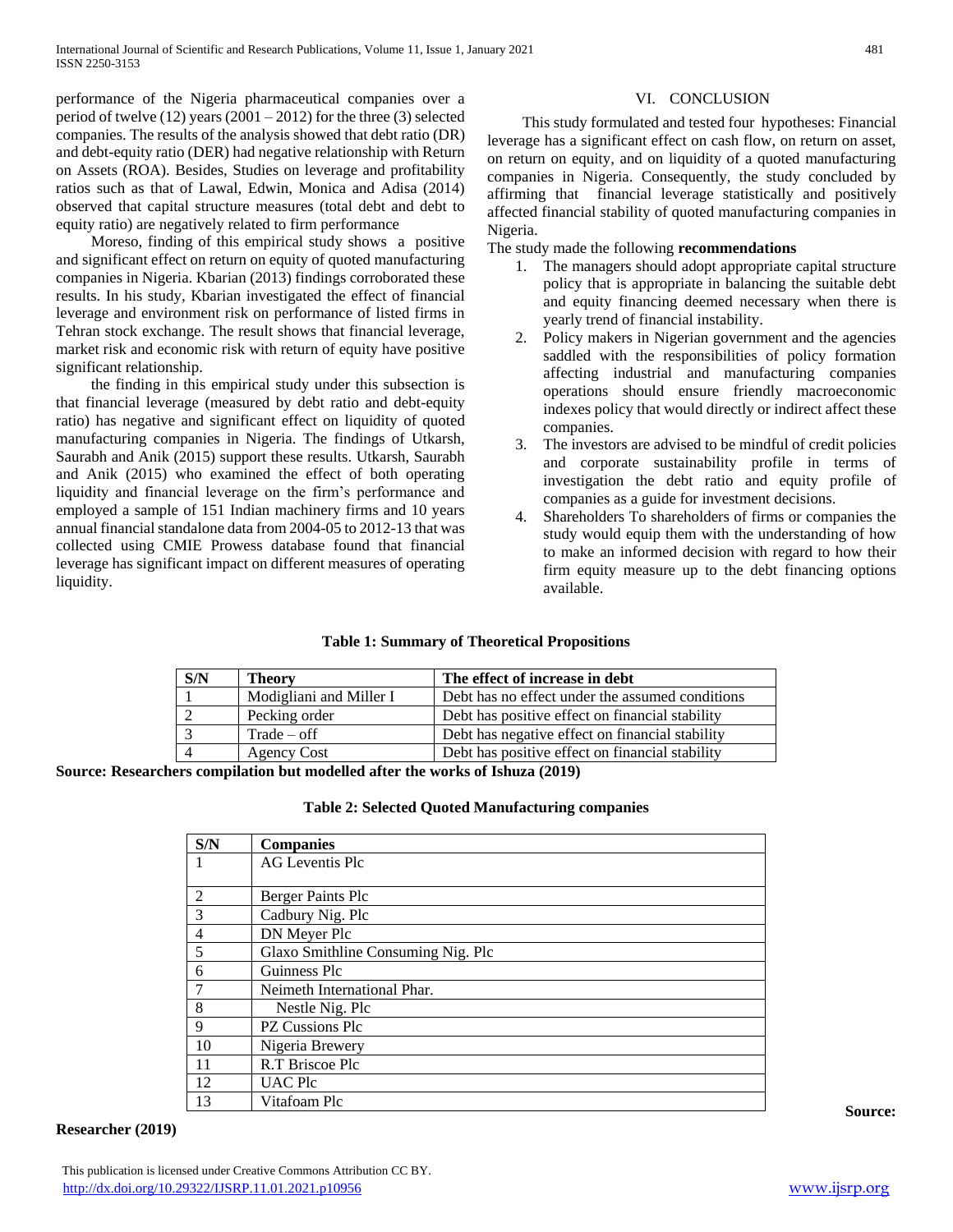# **Table 3: Descriptive Statistics**

| Variable   | Obs | <b>Mean</b> | Std. Dev. | Min       | <b>Max</b> |
|------------|-----|-------------|-----------|-----------|------------|
| <b>CAF</b> | 130 | 0.113       | 0.257     | $-1.019$  | 2.378      |
| <b>ROA</b> | 130 | 0.061       | 0.118     | $-0.449$  | 0.326      |
| <b>ROE</b> | 130 | 0.043       | 1.286     | $-14.121$ | 0.928      |
| LIQ        | 130 | 1.368       | 1.273     | 0.131     | 14.160     |
| <b>DPO</b> | 130 | 0.413       | 0.629     | $-0.412$  | 5.103      |

*Source: Author's Computation (2020). Note: CAF = Cash Flow from Operation, ROA = Return on Asset, ROE = Return on Equity, LIQ = Liquidity*

| TABLE 4 : EFFECT OF FINANCIAL LEVERAGE ON CASH FLOW |  |  |  |
|-----------------------------------------------------|--|--|--|
|-----------------------------------------------------|--|--|--|

| <b>VARIABLES</b>                                 | Random-effects GLS Regression with<br><b>Robust standard errors</b> |
|--------------------------------------------------|---------------------------------------------------------------------|
| Observation $=130$                               | $t$ -Stat(P-value)                                                  |
| <b>LM</b> Test                                   | 8.92[0.001]                                                         |
| <b>Hausman Test</b>                              | 4.04[0.133]                                                         |
| <b>Pesaran CD Test</b>                           | $-0.675[1.500]$                                                     |
| <b>Heterosc. Test</b>                            | 3000.10[0.000]                                                      |
| <b>AutoCor. Test</b>                             | $0.055$ [0.818]                                                     |
| F.stat /Wald                                     | 14.21(0.001)                                                        |
| Adj. $R^2$                                       | 0.032                                                               |
| $\mathbb{R}^2$                                   | 0.047                                                               |
| CONSTANT={COEF= $0.236**$ ; STD ERROR= $0.094$ } | 2.49(0.013)                                                         |

# **TABLE 5 : EFFECT OF FINANCIAL LEVERAGE ON RETURN ON ASSET**

| <b>VARIABLES</b>                               | <b>Random-effects GLS regression with Driscoll-</b><br><b>Kraay standard errors</b> |
|------------------------------------------------|-------------------------------------------------------------------------------------|
|                                                | $t$ -Stat(P-value)                                                                  |
| <b>LM</b> Test                                 | 114.27 [0.000]                                                                      |
| <b>Hausman Test</b>                            | 3.21 [0.201]                                                                        |
| <b>Pesaran CD Test</b>                         | 5.198 [0.000]                                                                       |
| <b>Heterosc. Test</b>                          | 1010.89 [0.000]                                                                     |
| AutoCor. Test                                  | 2.258 [0.159]                                                                       |
| F.stat /Wald                                   | 161.63(0.000)                                                                       |
| Adj. $R^2$                                     | 0.296                                                                               |
| $\mathbb{R}^2$                                 | 0.307                                                                               |
| CONSTANT= ${COEF}=0.233**$ : STD ERROR= 0.033} | 6.982(0.000)                                                                        |

**Source: Author's Computation (2020). Note: \*\*\* p<0.01, \*\* p<0.05, \* p<0.1**

# **TABLE 6 : EFFECTS OF FINANCIAL LEVERAGE ON RETURN ON EQUITY OF QUOTED MANUFACTURING COMPANIES IN NIGERIA**

| <b>VARIABLES</b>   | Random-effects GLS regression with Driscoll-<br>Kraay standard errors |
|--------------------|-----------------------------------------------------------------------|
| Observation $=130$ | t-Stat(P-value)                                                       |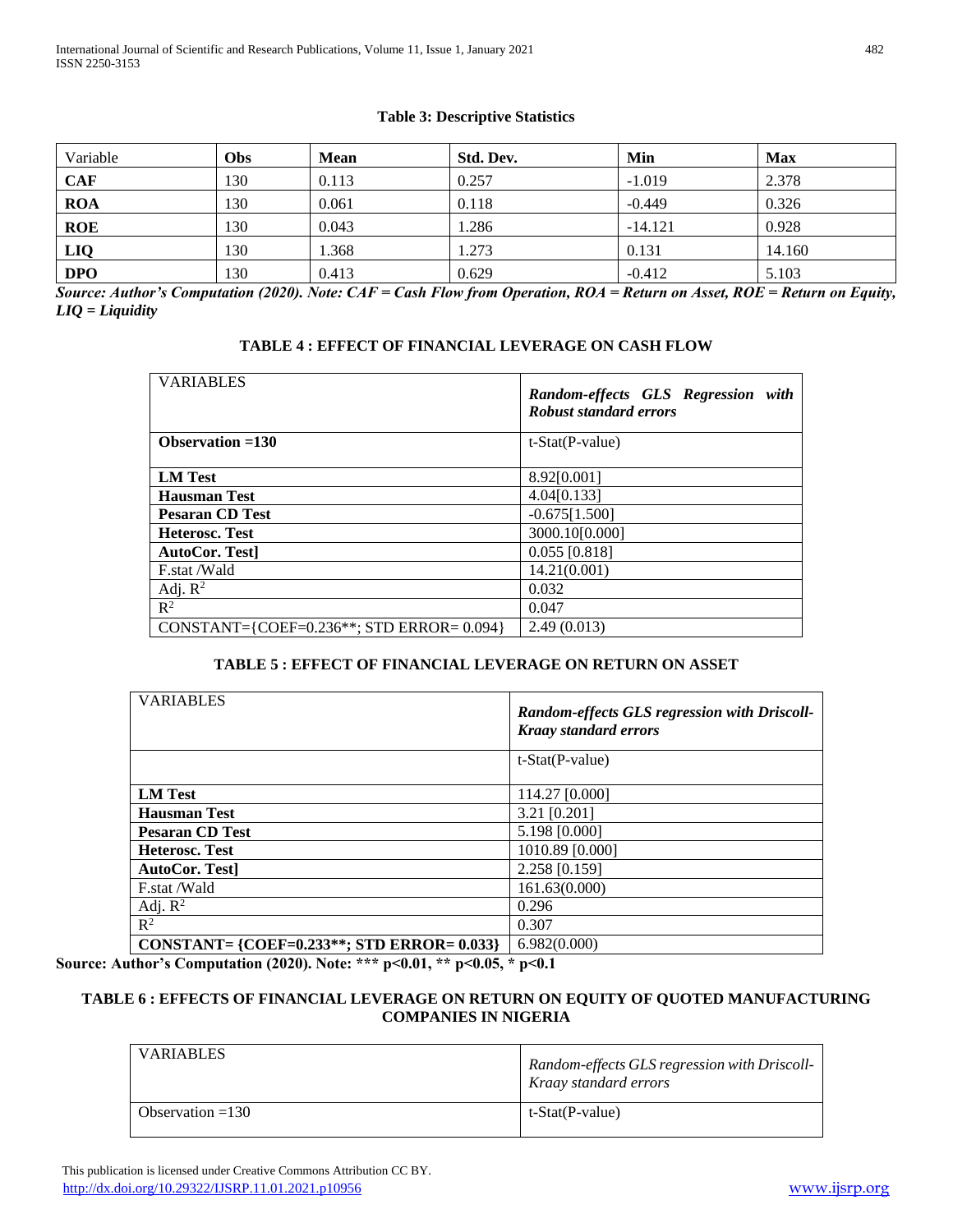| LM Test                                         | 11.74 [0.000]    |
|-------------------------------------------------|------------------|
| Hausman Test                                    | 13.31 [0.001]    |
| Pesaran CD Test                                 | 2.327 [0.020]    |
| Heterosc. Test                                  | 18022.87 [0.000] |
| AutoCor. Test                                   | 2.106 [0.172]    |
| F.stat /Wald                                    | 140.61(0.000)    |
| Adj. $R^2$                                      | 0.870            |
| $\mathbb{R}^2$                                  | 0.872            |
| CONSTANT= {COEF= $-0.650**$ ; STD ERROR= 0.217} | $-2.997(0.015)$  |
|                                                 |                  |

**Source: Author's Computation (2020). Note: \*\*\* p<0.01, \*\* p<0.05, \* p<0.1**

# **TABLE 7 : EFFECTS OF FINANCIAL LEVERAGE ON LIQUIDITY OF QUOTED MANUFACTURING COMPANIES IN NIGERIA**

| <b>VARIABLES</b>                               | Random-effects GLS regression<br>standard<br>with Driscoll-Kraay |
|------------------------------------------------|------------------------------------------------------------------|
|                                                | errors                                                           |
| Observation $=130$                             | $t-Stat(P-value)$                                                |
|                                                |                                                                  |
| <b>LM</b> Test                                 | $3.36$ [0.034]                                                   |
| <b>Hausman Test</b>                            | $2.34$ [0.310]                                                   |
| <b>Pesaran CD Test</b>                         | $1.616$ [0.106]                                                  |
| <b>Heterosc. Test</b>                          | $1.8e+05$ [0.000]                                                |
| <b>AutoCor. Test</b>                           | $0.923$ [0.356]                                                  |
| F.stat /Wald                                   | 89.68(0.000)                                                     |
| Adj. $R^2$                                     | 0.042                                                            |
| $\mathbb{R}^2$                                 | 0.042                                                            |
| CONSTANT= {COEF= 2.280**; STD ERROR= $0.365$ } | $-6.242(0.000)$                                                  |

**Source: Author's Computation (2020). Note: \*\*\* p<0.01, \*\* p<0.05, \* p<0.1**

#### **REFERENCES**

- [1] Abolo, M. (2017). Overcoming the challenges of the manufacturing sector in Nigeria and the outlook for 201. Available at: https://www.researchgate.net/public action/3 16 526902overcomingthechallenges of the manufacturing sector in Nigeria and the out lookfor2017. Retrieved: 3/11/2019
- [2] Abubakar, A. (2015). Relationship between financial leverage and financial performance of deposit money banks in Nigeria. International Journal of Economics, Commerce and Management, 3(10), 759- 778
- [3] Adeyefa, A. & Obamuyi, M. (2018). Financial deepening and the performance of manufacturing Firms in Nigeria. Canadian Social Science, 14(6), 87-96.
- [4] Admati, A. R., & Martin F. H. (2013). The bankers' new clothes: what's Wrong Street from Itself (2nd Edition). New York: Free Press
- [5] Ahmadu, A. (2015). Relationship between financial leverage and financial performance of deposit money banks in Nigeria. International Journal of Economics, Commerce and Management, 3(10), 1386 -2134
- [6] Alarudeen, A., & Isiaka, R. (2019). Firm financial status and investment behavior: Evidence from manufacturing firms in Nigeria. Zagreb international Review of Economic and business, 22(1), 73-92.
- [7] Al-Qudah, A. (2017). The relationship between capital structure and financial performance in the companies listed in Abu Dhabi securities exchange: Evidences from United Arab Emirates. Review of European Studies, 9(2), 1918-7181.
- [8] Andualem, U. (2015). Impact of financial distress on the profitability of selected manufacturing firms of Ethiopia. Journal of Poverty, Investment and Development,  $16(1)$ ,  $8-12$  Available at: https://scholarworks.waldenu.edu/cgi/viewcontent.cgi?referer=https://www. google.com/&httpsredir=1&article=3208&context=dissertations. Retrieved: 12/9/2018.

 This publication is licensed under Creative Commons Attribution CC BY. <http://dx.doi.org/10.29322/IJSRP.11.01.2021.p10956> [www.ijsrp.org](http://ijsrp.org/)

- [9] Brealey R. A., Myers S. C. (2007). Principles of corporate finance (Seventh Edition).UK: Irwin McGraw-Hill.
- [10] Burhan, H., & Mohamed, R. (2014). The impact of financial ratios on the financial
- [11] Eboiyehi, O. C., & Ikpesu, F. (2017). An empirical investigation of capital structure and tax shield on business distress in Nigeria: An application of panel corrected standard error (PCSE) approach. Journal of Global Economics, Management and Business Research, 8(2), 67-65.
- [12] Egbunike, C. & Okerekeoti, C. (2018). Macroeconomic factors, firm characteristics and financial performance: A study of selected quoted manufacturing firms in Nigeria. Asian Journal of Accounting Research, 3(2) 142-168
- [13] Enekwe, C., Agu, C., & Eziedo, K. (2014). The effect of financial leverage on financial performance: Evidence of quoted pharmaceutical companies in Nigeria. IOSR Journal of Economics and Finance, 5(3), 17-25
- [14] Finishtya, F.(2019). The role of cash flow of operational, profitability, and financial leverage in predicting financial distress on manufacturing company in Indonesia. Available at: file:///C:/Users/USER/Downloads/1439-3577-1- PB.pdf . Retrieved:12/6/2018
- [15] Gunarathna, V. (2016). How does financial leverage affect financial risk? An empirical study in Sri Lanka. Amity Journal of Finance, 1(1), 57-66.
- [16] Ibrahim, D., Ahmad, B. D., Muhammad, A. H. (2016). Effect of capital structure on financial performance of listed manufacturing firms in Nigeria. Nigerian Journal of Management Technology & Development, 7(2), 1676 - 2006
- [17] International Journal of Advances in Management and Economics, 4(6), 98 – 105
- [18] Lydiah, K. K. (2015). The relationship between financial leverage and profitability of firms listed at the Nairobi securities exchange. An unpublished thesis from the department of finance, university of Nairobi Management and Sustainable Development, 10(2), 154-160.
- [19] Masdupi, E. & Tasman, A. & Davista, A. (2018). The influence of liquidity, leverage and profitability on financial distress of listed manufacturing